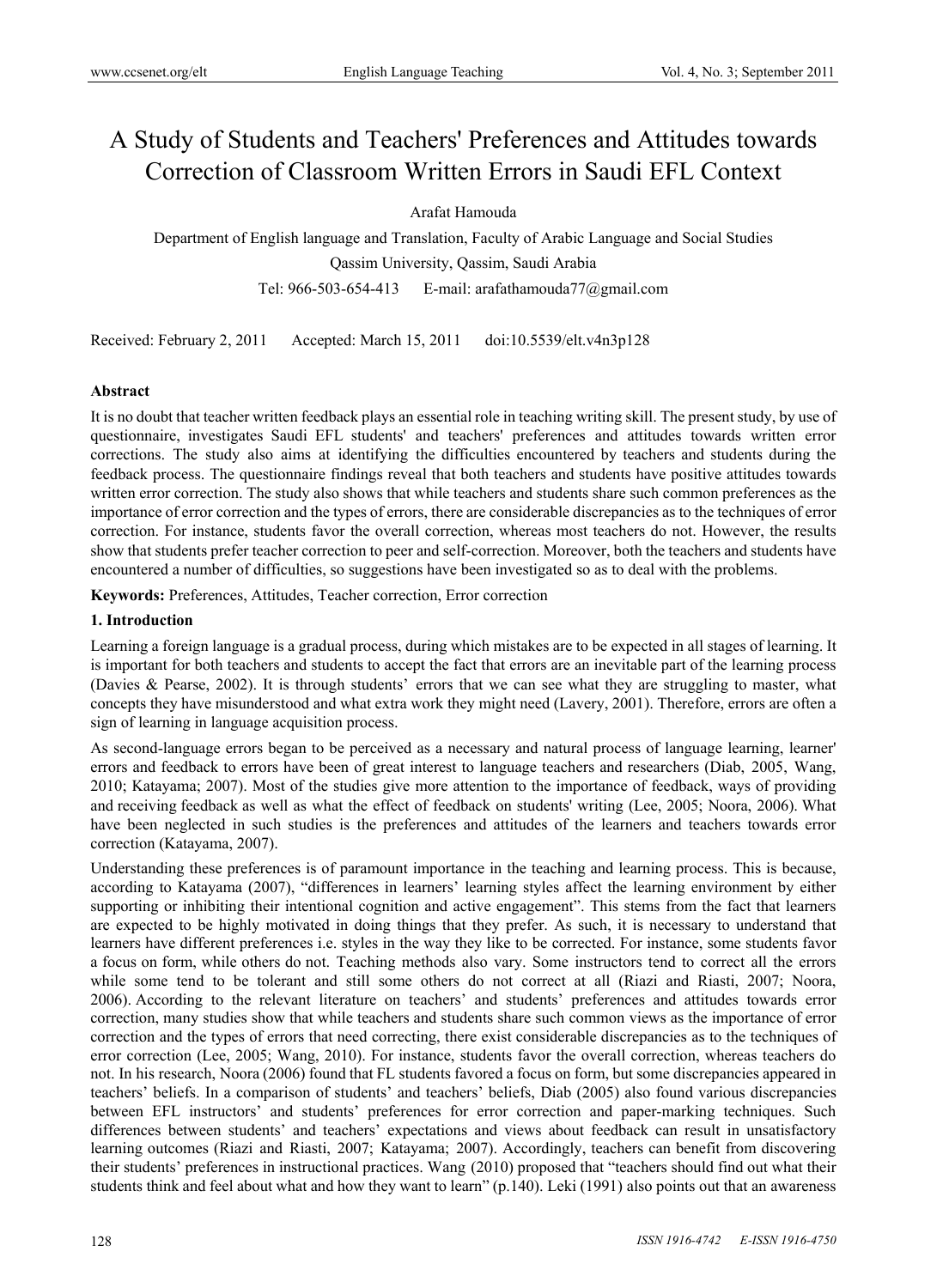of students' learning styles will enable teachers to adapt appropriate techniques and methods that suit the students' preferences. In addition, matching the learning styles of students in a class and the teaching style of the instructor would help improve students' learning, attitudes, behavior, and motivation (Ferris, 2003)). It is, therefore, crucial to find out the ways through which students prefer to be corrected, hoping that such information can help teachers, in general, and Saudi EFL teachers, in particular, to be more effective in their career.

In conclusion, this study will first focus on both teachers' and students' preferences attitudes towards error correction since these attitudes have a great impact on the entire learning process, and then investigate the difficulties of the teachers in providing feedback and of the students in revising the papers after receiving teacher written feedback.

#### **2. Research questions?**

1) What are the students and teachers' preferences regarding written error corrections in EFL class?

2) What are the difficulties of the teachers in providing feedback and of the students in revising the papers after receiving their teacher's written feedback?

# **3. Definitions**

1) Teacher correction: The teacher corrects all the surface (mainly grammatical) errors by crossing out perceived errors and providing correct answers.

2) ''Error correction'' is used to refer to the general activity of providing ''error feedback'' on student errors (Lee, 2005).

# **4. Participants**

# *4.1 Details of students*

The population for the study consisted of students at Qassim University and the participants in the study were 200 native Arabic speakers. The subjects were two classes of students in the Preparatory Year Program, at Qassim University. Writing was one of the main courses taught to the students of the Preparatory Year Program. The course being taught was Effective Academic Writing (ENG: 141).The students ranged between 18-20 years of age and they were all undergraduates.

# *4.2 The teachers*

Along with the students, the present study involved a number of EFL instructors who were invited to participate in the research. This group of participants included 20 instructors who taught English at the Preparatory Year Program of the same university. Their age was between 30 and 45 years old and their experience in teaching English at university level ranged between 3 to 10 years. None of the instructors is native speaker. They were of different nationalities (i.e.saudi, Egyptian, Jordanian, Syrian and Tunisian). All of these instructors were teaching the students who participated in this study.

#### **5. Data collection**

A questionnaire was devised to see how the students and teachers feel and react to error written correction. The questionnaire items extracted from instruments used in previous studies (Ferris, 2003; Hyland, 2003; Lee, 2005; Radecki and Swales, 1988). The investigator necessarily modified and added items to make the questionnaire relevant and appropriate for the participants. The final version of the questionnaire had two major parts. The first part consists of 51- items. It deals with students and teachers preferences for written error correction. In the second part, two open- questions were designed to find out the difficulties of the teachers in providing feedback and of the students in revising the papers after receiving their teacher's written feedback.

The questionnaire has two versions: the first one was designed for the students, while the second one was for the teachers. Apart from addressing and reference conventions, the two versions do not differ significantly. A questionnaire was given to 22 instructors during the second half of the 2009-2008 spring Semester, and 20 instructors returned completed questionnaires. A matching student version of the questionnaire was administered at the same time to 200 students enrolled in English Writing language classes at the Preparatory Year Program, Qassim University. The results of the student survey appear in (2009) and are compared to the instructors' responses discussed in this paper.

The question in the questionnaire were quantified by a Likert-scale of 1 to 2 ( $1 =$  Disagree,  $2 =$  agree). The reliability of the first part was determined using Cronbach's alpha (.90).

# **6. Results and discussion**

# **Data analysis**

The frequency for each item of the student and instructor questionnaire was counted and presented in percentages. The choices for each likert scale statement in the questionnaires were combined and presented in eight columns in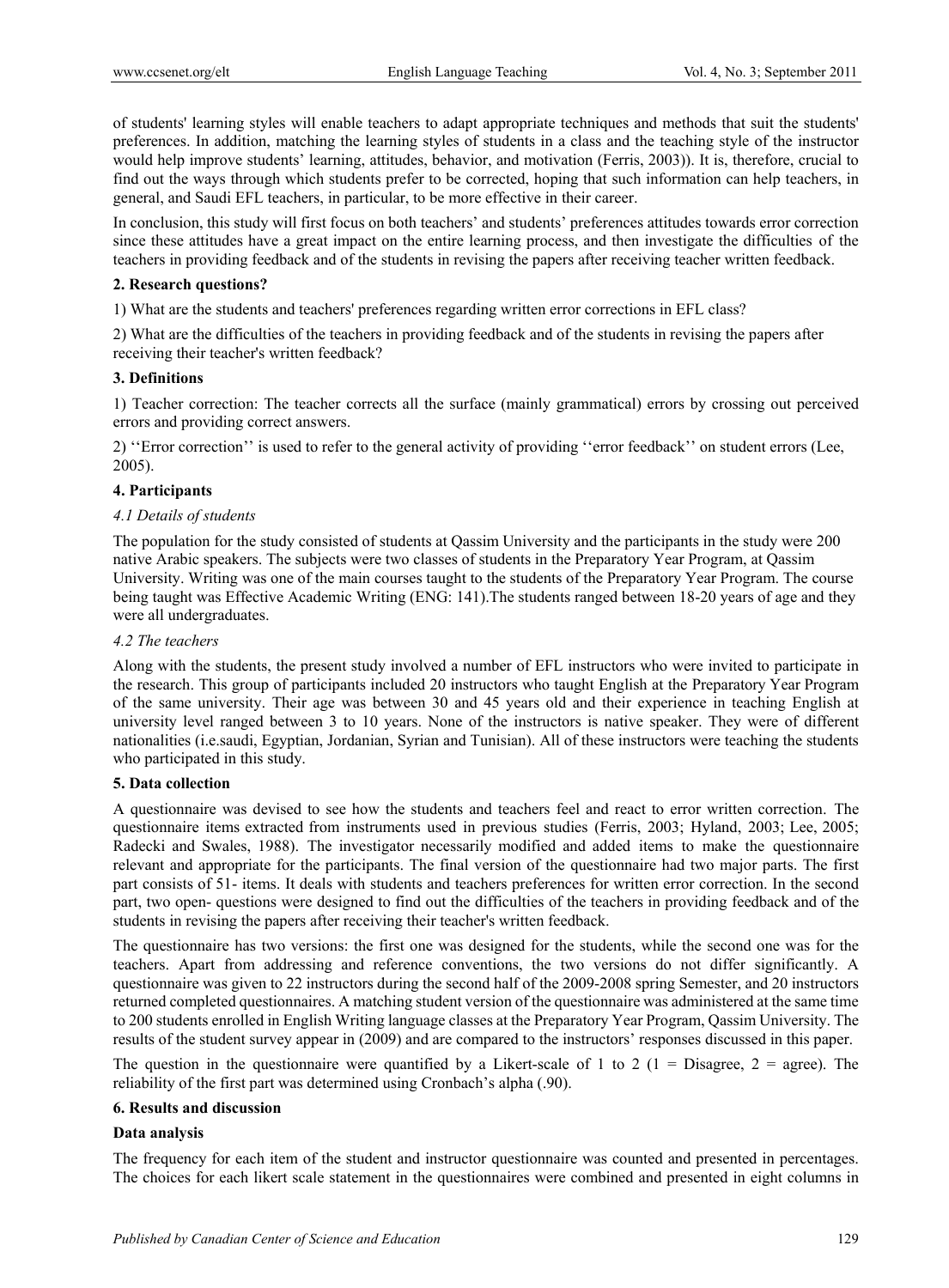order to get a clearer view of students and instructors' views towards correction of classroom written errors (agree-disagree).

#### **Research results**

In response to the research question on students' and instructors' preferences towards written feedback, the results of their views are presented in this section.

# *6.1 Students and teachers' preferences on when to receive feedback*

Table (1) demonstrates the preferred time to provide feedback to students' writings whether in the prewriting, drafting, revising or evaluating. Not surprisingly, when being asked about the best time to provide feedback, all the teachers like to provide feedback during more than one stage of writing process. The students shared the same view with their teachers. By doing this way, the students can get enormous support from teachers through the process of writing; therefore, their progress can be evaluated through a number of stages rather than the only final products.

When asked about their own preferred stages of commenting, only 20% of teachers gave feedback at the very early stages of writing as it could discourage students from attempting to rewrite if they received their papers with full of red-inked notes. The majority of the students are in line with their teachers' opinion regarding providing feedback during the prewriting stage. More than two thirds of students do not like to get feedback at the early stage of writing. The majority of students (70%) would not like their teachers to interfere at the prewriting stage when they were brainstorming and starting to write their first draft. As a whole, the students could have their own favor on each issue of teacher written feedback which they found most suitable and effective in revising their better papers.

Students do not like to get feedback at the drafting and revising stages. However, it was reasonable since the students could ask their friends for help while drafting and revising their papers, and finally turned to the teachers for the final but most important support. But students' preferences were quite different from that of teachers. The majority of teachers like to provide feedback during the drafting (60%) and revising (70%) stages. In fact, providing feedback at drafting or revising process could be better than at the evaluating stage. Since corrections on composition made after the process has finished, they seem not to be helpful in improving students' writing (Stanley, 2003). However, it was inferrable that the aim of giving feedback at the last stage of the process may be for the further improvements in the next assignments.

Moreover, a high percentage of students (80%) prefer to get feedback at the evaluating stage. A quite number of teachers (90%) agree with their students' views. The students, in fact, would like to receive feedback "as frequently as possible" (S3). However, because their main concern is the grade" (Freedman, 1987, cited in Cohen & Cavalcanti, 1990, p.156), the majority of the students (80%) would like to get feedback at evaluating stage. Another reason for this choice may be the notice to avoid mistakes in the next assignments.

# *6.2 Students' preferences on the color of pen used to give feedback*

Using a red pen (see table 2.) has got the highest agreement of both students (with 80%) and teachers (with 95%) as compared to that of in using pencil with 20%. Undoubtfully, the red pen "was the symbol of the teachers" in the belief of the Saudi; therefore, it was understandable when the students preferred it to other colors of pen utilized to give feedback on their writing papers. Moreover, with red-inked notes, it may be easier for them to see their problems than the comments by pencil. Teachers use red for correcting errors and this is in agreement with learners' expectations about this matter. Strikingly, it could be predicted that there was no teacher using other colors of pens to provide feedback while there was a little favor of using pencils with 20% of respondents. However, receiving the feedback in pencil, still favored by other 20% of the students, indicated that these students did not like to be discouraged from rewriting their drafts after getting papers full of red-inked notes. The comments in pencil, in addition, were much more reader-friendly, "relatively tentative, and open to negotiation" (Kate, 2010).

# *6.3 Amount of teacher written correction*

Concerning the amount of providing feedback, all the respondents were asked to define how much feedback have they given onto students' writings including correcting all the errors existing in students' writings, selecting some errors existing in students' writing, or correcting nothing. The details, as can be seen clearly from table (3), indicated that none of the teachers corrected any mistakes existing in the students' writing. The instructors' preference is in line with that given by the students (95%). Although correcting students' writing mistakes could be time and effort- consuming, the teachers have still tried their best for the sake of the students.

When asked about the strategy of selecting some samples of students' errors, the majority of students (60%) investigated disagreed with the view that selective error correction should be practiced, whereas 12 teachers (60%) like to select some typical errors which happen frequently in students' writings to correct. As a reason for the teachers'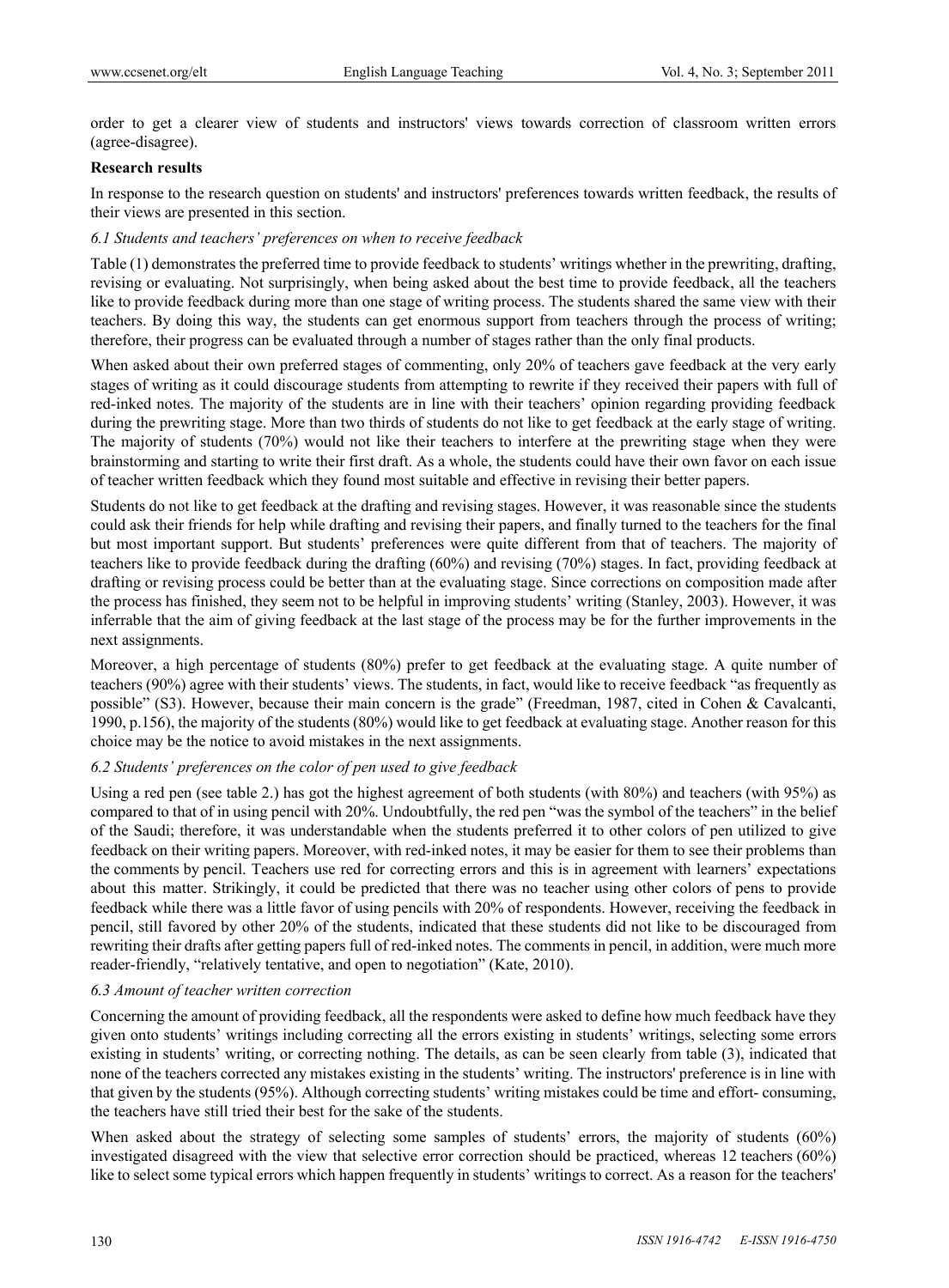preference to selective correction, Diab (2005) in her study stated that it was impractical for the teachers to correct all errors that learners made because of the large size of the classes in which the respondents were enrolled.

As for the comprehensive error correction feedback, a large number of students (70%) likes their teachers to correct all errors in their writings. This confirms Leki's (1991), Oladejo' (1993) and Halimi' (2008) findings which show that students want all errors in their papers to be corrected. They prefer such correction to be comprehensive, rather than selective.

Unlike their students, the majority of teachers (65%) are not in favor of correcting all the errors. As a reason why teachers do not prefer to correct all the errors, Katayama (2007) in his study stated that correcting all the errors for students may lead to the bad impact on the students' self- awareness as they only copied what have been corrected by the teacher into the new papers. Again, it was not surprising to see that students' most common request for teacher feedback was for correction of errors. Though it would take the teachers' enormous time and effort to do so, and though the students would become lazy in thinking of the better changes, they still "wanted to have every error marked" (Leki, 1991, p.62). This finding suggests that there is another mismatch between teachers and students' preference for correcting all errors.

In conclusion, teachers are expected to correct all the errors occurring in the students' writings, however, doing this way could be overloaded work for them. It is better to select the typical ones and leave the rest with suggestions for students to correct.

# *6.4 Who should correct leaner's errors?*

As can be seen clearly from table (4), both learners (78.5) and teachers (80) of English showed their preference for teacher correction in the classroom. This finding is consistent with the results of Radecki and Swales' (1988) studies which indicated that the majority of students wanted to be corrected by their teacher. They believed it was mainly the teacher's job to locate and correct errors. They also found that students regarded error marking as a major responsibility of teachers.

When asked whether they like to be corrected by their peers or not, a small number of students (35%) expressed a strong dislike for peer editing. It is important to note that the majority of the subjects feel that none of their errors should be corrected by their peers. This finding goes in accordance with Oladejo (1993) who, in his study on perceptions on self- and peer-correction among students, discover that the minority of learners would not mind having their written work corrected by peers, while a vast majority of learners were against peer-correction. He also added that peer feedback may be resented by student-writers who may fear ridicule from peers. Students also expressed uncomfortable with peer correction.

Unlike their students, a quite reasonable number of teachers (70%) highly appreciate the technique of peer correction. This finding is in consistent with Witbeck (1976 p. 325), who observed that peer correction led to "greater concern for achieving accuracy in written expression in individual students and creates better atmosphere for teaching the correctional aspects of composition"

As for self-correction, from the table, more than half of students (61.5%) share this view with their teachers (60%). This finding indicates that **t**eachers are aware of students' preference on self correction. This finding supports the results of Diab (2005) who indicates that students would gladly correct themselves without external intervention. Thus it seems from the data obtained that these students preferred the teacher to correct their papers, rather than leaving this task to their fellow students.

As a conclusion of the matter of correction techniques, I consider that all of them (i.e. self-correction, peer correction and teacher correction) should be used in classrooms, either when correcting oral or written work.

# *6.5 Teachers' and students' preferences for forms of paper-marking techniques*

From table No 5 (see appendix), we can see clearly that both teachers and students prefer to use the forms of giving feedback (i.e. questions, statements, imperatives, exclamations, underlining or circling the mistakes to giving correction codes) differently. Among these forms, "underlining or circling the mistakes" was at the highest rank. Both teachers (70%) and students (75%) seem to be in agreement regarding the use of the technique of underlining all the mistakes, writing the correct words, and giving comments at the end of the assignment. Thus, there seems to be a match between teachers' and students' preferences for the circling or underlining techniques. Particularly, the teachers tend to underline or circle the mistakes together with giving the correction codes. Explaining for this frequency, these teachers said that it could help to address the problems students made as it was easy to realize, and moreover, help them to develop their abilities of self-correcting. This finding goes in line with the results confirmed by Halimi (2008) who states that nearly half of the students surveyed also prefer the use of the technique of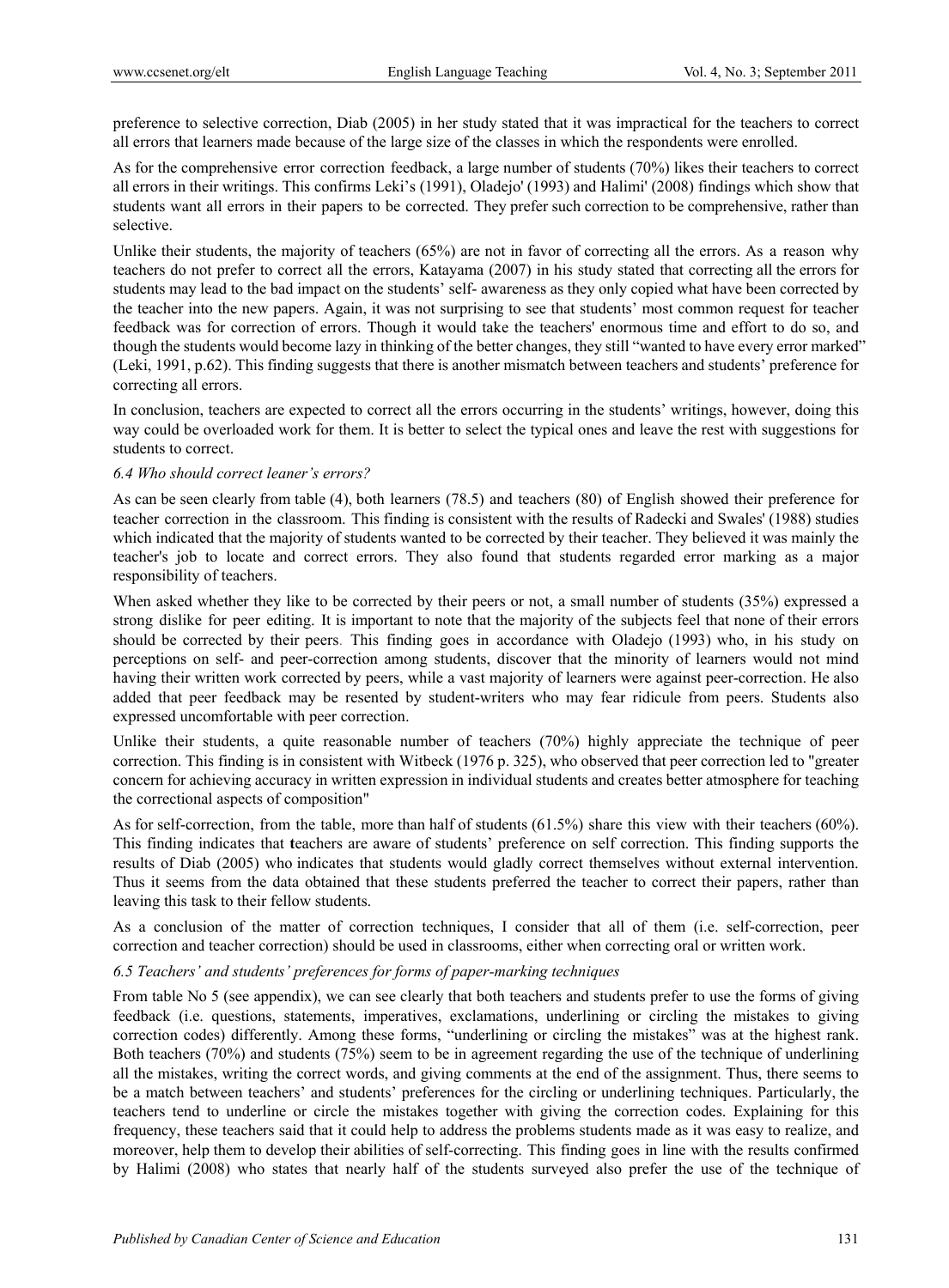underlining the error. They also found that students preferred to be provided with the correct answer in addition to being told what was wrong.

Noticeably, feedback in the form of exclamations or praises was found to be welcomed by the majority of the surveyed students (65%) and teachers (60%). The preference for the use of this technique showed that the teachers often praised the students' improvements when comparing the two drafts rather than right at the very first ones.

When asked about their reactions towards the use of the form of "statements", a quite reasonable number of students (55%) liked to provide feedback in the form of "statements". The reason why the students preferred this technique to the others was due to its advantages in identifying mistakes easily and in avoiding misunderstanding or confusion. On the other hand, a very small number of the teachers (15%) favor the technique of using "statements". Explaining the little use of "statements", as stated by one of the teachers, was that sometimes it was hard for teachers to express their ideas in a completed sentence since giving feedback to students' writings needed to be short and simple. Another teacher, in addition, wrote in the questionnaire that the space provided in the writing paper was too small for writing long comments.

Questions and imperatives, on the other hand, were disfavored by the students (25%) and teachers (10%) as compared to the three above forms. Answering for these problems may be due to their lack of support in helping the students to rewrite their papers, and moreover, they could lead to confusion or misunderstanding.

As shown in table (5) the responses to the techniques of crossing out indicated that teachers and students seem to be in agreement. Very few teachers  $(30\%)$  and students  $(11\%)$  prefer the technique of crossing out with correction (e.g. The teacher crosses out what is incorrect and writes in the correct word or structure).This finding goes in accordance with the results of Diab (2005) who indicates that none of the EFL instructors prefer "crossing out what is incorrect and writing the correct word or structure" as the best technique to mark errors in a first draft.

Less than half of the students (30%) prefer "using correction codes (e.i. SP "spelling", NA "noun agreement", VT "verb tense, WC "word choice", SS "sentence structure"). Thus, there seems that the techniques of crossing out and using correction codes are not favored by students who do not generally choose one particular technique from among those listed. This finding is similar to that reached by Cohen and Cavalcanti's (1990) study which showed that students disfavor the use of the correction codes. The students also remarked that they could not understand over three quarters of the codes when correcting errors in their compositions.

In contrast to the students' preference, 60% of teachers favor the technique of "using correction codes". Explaining for this frequency, these teachers stated that the aim of using correction symbols was to make students think of the mistakes and become aware of these types of mistakes. Therefore, a table of correction symbols was given to the freshmen at the beginning of the course to ensure that the students know what their mistakes were. The results reported here are consistent with the findings of the studies (Halimi, 2008 and Lee 2004) which showed that teachers clearly expressed a preference for marking codes. Teachers' preference for correction codes was based mainly on the belief that codes would enable the students to understand the types of errors they made. Also, the codes could facilitate error identification.

Thus, it seems that both teachers and students have an agreement in their opinions on a lot of error correction techniques. In other words, there is a discrepancy between teachers' and students' preferences for a small number of error correction techniques.

# *6. 6 Focus of feedback that students and teachers would like*

Regarding the aspect(s) in writing students would prefer their teacher comments to focus on, it was noticeable that that both teachers and students seemed to desire to get all their problems commented on by the instructors. Although learners generally want their errors corrected, they also have preferences in terms of how much emphasis each error type should attract. The majority of the learners believe that errors relating to grammatical errors should receive the highest attention for correction. Grammar was still needed feedback since some kinds of grammar were considered hard to overcome like run-on or fragment.

Spelling and punctuation errors rank next in order of preference for correction, with more than 75% of the learners indicating that this error type deserved high attention*,* or some attention. Learners' preference for error correction shows that mechanical errors are followed closely by vocabulary errors, while content comes after it in order of priority. Receiving the least priority for correction are errors of paragraph construction and organization which the majority of the learners would like to be given little or no attention. This finding was surprising because it was anticipated that the students in the English preparatory program would pay more attention to organization and content rather than grammar; however, it was, unexpectedly, found that the EL students paid more attention to feedback on grammar than organization and content. This finding concurs with Halimi (2008) who found that EFL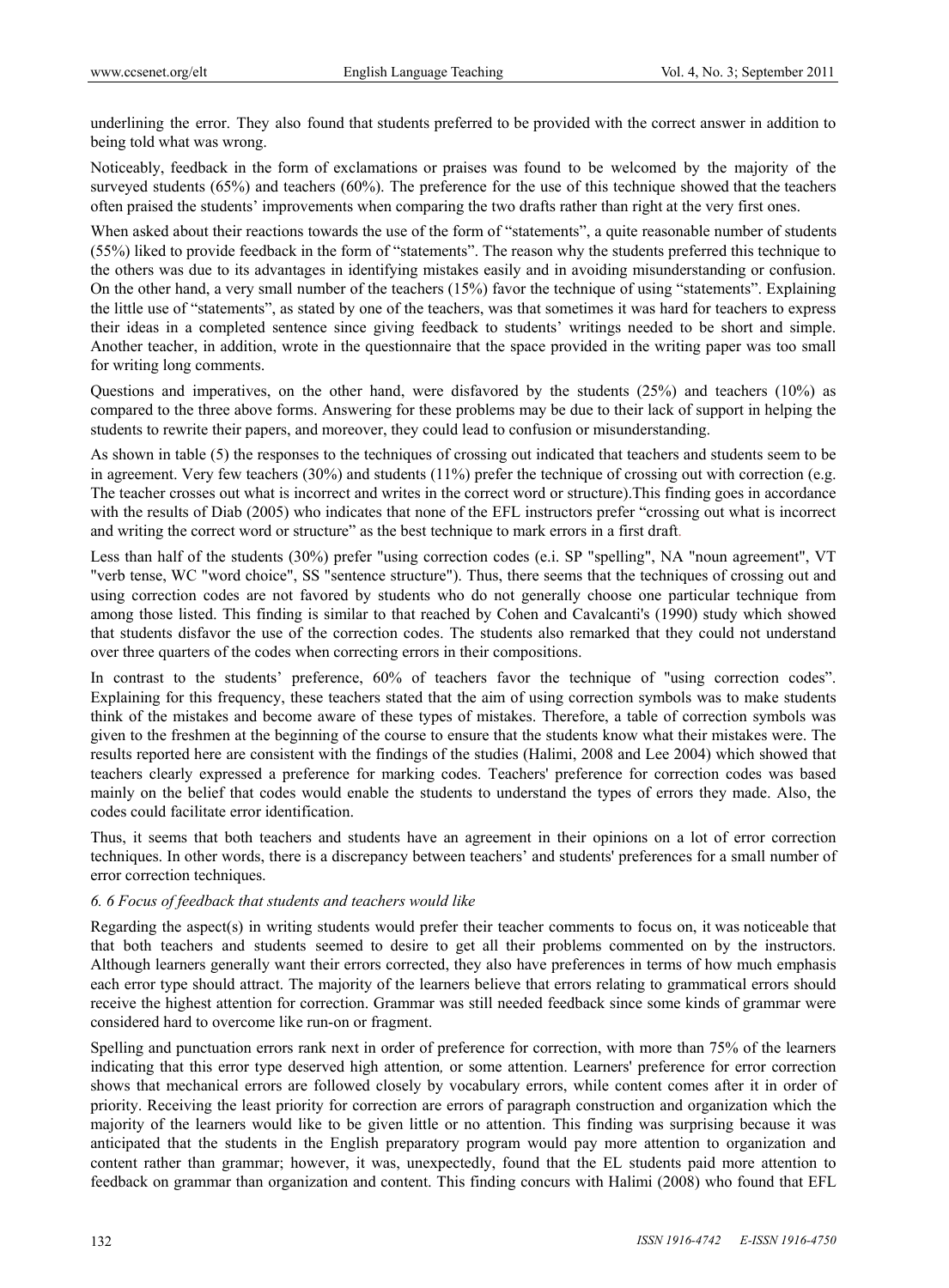college students tended to value teacher's comments and corrections on grammatical, lexical and mechanical features more than those on content and style.

In finding out how teachers perceived teacher feedback in different aspects, it has been noted that feedback on grammar and content were more important than the other features in writing. Errors in spelling and punctuation and paragraph construction rank next in order of preference for correction. Receiving the least priority for correction are errors of vocabulary which the majority of the learners would like to be given little or no attention*.*

It seems that there is discrepancy between students and teachers regarding the aspect(s) in writing students would prefer teacher comments to focus on. Teachers and learners differ in their views on how much emphasis should be given to each error type. This could be related to the different demands on the learners at different levels of exposure to the language. This finding is similar to that reached by Diab (2005) and Halimi (2008).

# *6.7 Which type of teacher comments do you prefer?*

Unlike the case of forms of feedback, there was not great difference in the choice for each option, which meant that students had taken all kinds of feedback into consideration and agreed on their good effect.

The feedback described in table (6) indicated that 34% of students and 40% of teachers prefer the general comments given by the teacher. Both students (**80**%) and teachers (70%) favor giving detailed and specific comments. Regarding the text-specific feedback, it was noticeable that text-specific got higher proportion with 69% for "students", and 70% for "teachers", and 30% for "sometimes" as compared to that of general feedback with lower proportion for both students and teachers. Text-specific was in general more effective than the general feedback in terms of providing clear and concrete suggestions, so all the respondents agreed that the combination of the two was better.

The second outstanding point going beyond the researcher's expectation was that both teachers (60%) and students' (77%) preferred negative feedback to positive one. Obviously, it was natural of the students to prefer the positive feedback which could encourage and motivate them by praise or exclamation. However, these students expected to receive constructive criticism rather than "simple platitudes" (Hyland, 2003) since they found that it could help them to see the problems instead of getting the general good comments.

As for the use of positive feedback, it is noticeable that a quite reasonable of students (50%) and teachers (70%) favor positive comments. This finding confirmed the results of other studies which have found that students and teachers surveyed appreciated positive feedback which includes praise (for example, Radecki & Swales, 1988). They added that positive comments could help to motivate students in rewriting better versions.

When asked about direct and indirect feedback, both teachers and students answered positively. Though students like to get a combination of the two types, it was noted that students favored direct feedback (75%) to indirect feedback (55%).An explanation for this was that the majority of students seemed to get improvement if they had all their mistakes pointed out and corrected by the teachers. The situation, however, was not positive as the students depended too much on the support from their teachers in revising the papers without individual attempt. This finding goes in accordance with that of Wang (2010) who reported that it was understandable as the direct feedback was much better than the latter since it provided the increase of motivation in students and also contributed to improve students' self-edited ability.

Strikingly from table No. (7), margin feedback and end feedback were highly valued by teachers. Unlike their teacher, a small number of students would like their teacher to use margin feedback and end feedback. An explanation for the teachers' preference for margin feedback and end feedback was that although end comments take a lot of time to summarize what teachers would like their students to focus on. teachers think they still need to do so for the sake of their students. In conclusion, using a combination of different types of feedback could yield more good effect for the students' improvement in rewriting their papers.

# *6. 8 What do you usually do after you read your teacher's comments and corrections?*

When asked how often they read over their writing again after their teachers returned it to them, both teachers (60%) and students (68%) agreed that learners like to read every mark/comment their teachers wrote on their pieces of work carefully. This finding is similar to that reached by Halimi (2008) who said that 63% of students state that they read every correction carefully.

More than two thirds of students (83%) are mostly concerned and motivated about the grade. 90% percent of teachers are in line with their students' views. This statistics goes in contrast with the results of Halimi (2008) who indicated that none of the respondents like having their work graded either.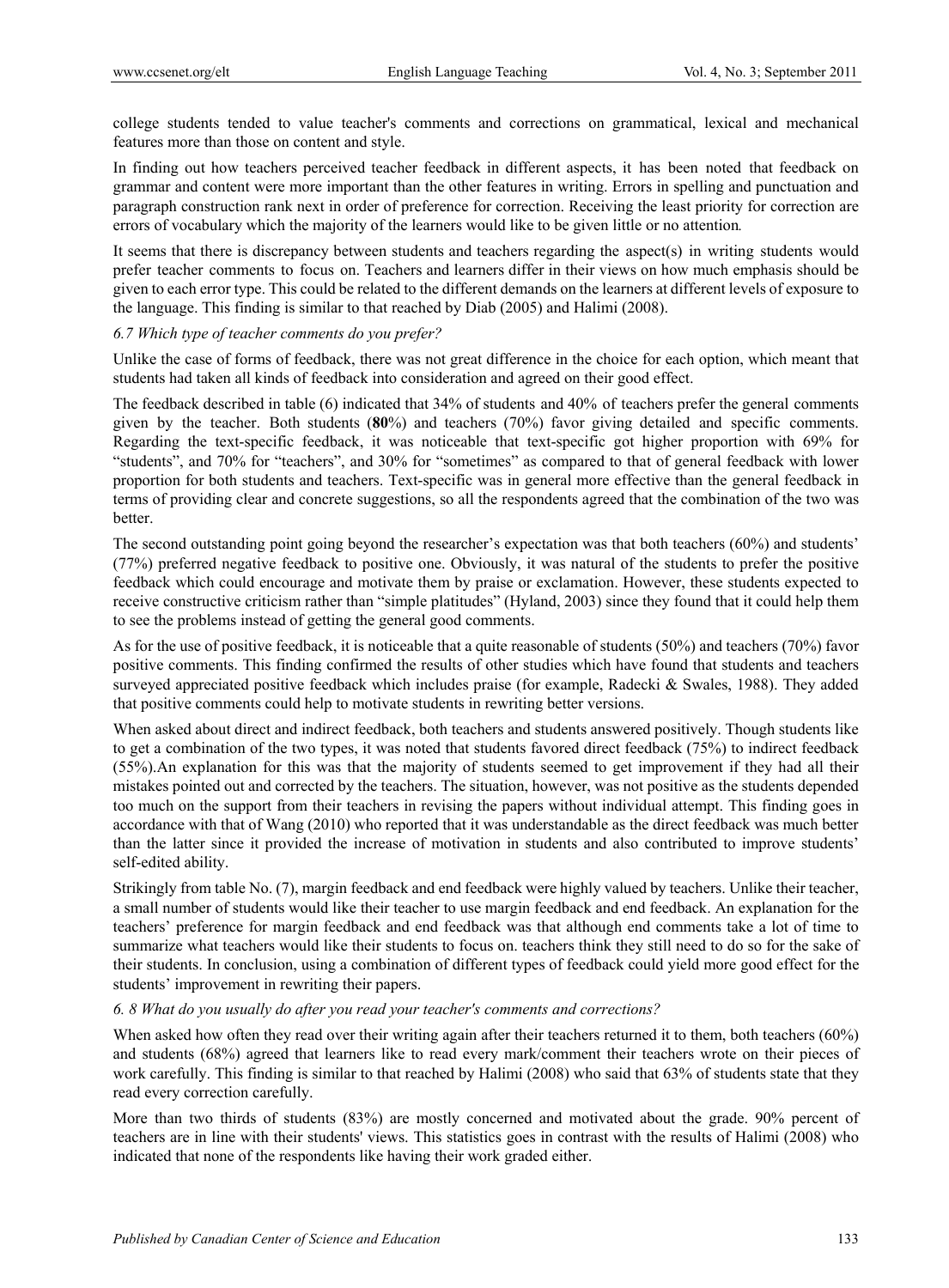Teachers and students also agree that learners prefer to ask their teacher and classmates for help. It was easier for students to ask their classmates for help for being comfortable, and not fearful. However, classmates sometimes could not give the satisfying answers; therefore, teachers were the ones to giver further explanation and suggestions. By asking the teachers directly, students' confusion or hard-to-understand problems could be solved. This finding confirmed the results by Chiang Kwun-Man, Ken 2004 who stated students asked their classmates and teacher, checked dictionaries, and checked grammar books to respond to their teacher's feedback.

66.5% of students like to go to the library to consult reference materials (e.g. grammar book, dictionary), whereas 60% of teachers state that learners don't do that. Only 30% of teachers also think that students like to make correction themselves, a high percentage of students answered positively. However, looking up the words in the dictionary, besides, may be convenient for students as each could possess at least one dictionary; however, for other complex matter as expressions or content, the dictionary could not contribute much help. This finding is in line with the students (60.7%) who like to make correction themselves.

Very small number of students ignores the comments because they do not know how to make the corrections, whereas fifty percent of teachers see the opposite..

27 % of students responded that they did not read over their composition. 73% of students responded that they like to read the entire composition again after their teacher has marked it. As such, there is a mismatch between the opinions of teachers and that of learners.

As for using the Internet to find more references, both students (70%) and teacher (60%) agree that the majority of learners prefer the use of the Internet to find more information. using the internet to find more references indicated that the students here have the skills to utilize such kinds of helpful resources in enhancing their papers. The reasons, in general, may be due to the availability of the facilities and equipment; however, students' attitudes as well as perceptions should also be taken into consideration.

Regarding asking other instructors for help, a considerable number of students and teachers think that the students may have their own ways as asking the other teachers, their English friends, or their "roommates to help". Doing such ways could contribute to deal with the problems, nevertheless, not many students could have the foreign friends or could dare to ask other teachers.

In conclusion, various research studies have in fact indicated (e.g. Ferris, 2003) that students do encounter problems in understanding their teacher comments because the instructions are not clear. Ferris (2003) gave an example illustrating that students may fail to interpret a teacher's question as a suggestion for information, and it is not surprising to find that students ignore it when they do revision. It is, therefore, suggested that teachers should explain their responding behavior to their students (Zamel, 1985).

# *6.9 How do you feel about your teacher's comments?*

From table No.9, it is noticeable that students' responses to these items in question No.9 are also in line with their instructors' response regarding the students' feelings towards the given feedback. Question 9 examined whether students felt teacher's feedback was helpful. Teachers and students seem to be in agreement regarding learners' attitudes towards feedback. High percentage of students (90%) and teachers (80%) expressed that teacher feedback was not negative and discouraging. Students also believe that teacher feedback was not general. The same finding is also supported by the instructors' opinion (See Table 9).

93.5% of students also declared that they "enjoy the teacher's comments on their composition". This finding is in line with instructors' (50%) opinion.

The same percentage (80%) of both students and instructors felt that the teacher's comments and corrections help the learners to know what to avoid/improve next time.

Many students and teachers thought that the teacher's comments and corrections help learners to know where their mistakes are and correct them**.**

The majority of the students surveyed (75%) feel that their writing has improved because of the comments given on their paper. The same opinion has been confirmed by their instructors (80%).

In response to how learners feel about the feedback given by their instructor, a high percentage of students (77%) think that the feedback given makes learners feel good about themselves. 80% of instructors were in line with their students' opinion.

It seems that both students and instructors agreed that learners like the way their composition is marked. This finding is similar to the results of Diab (2005); and Lee' (2005) studies which showed that students were eager to receive teachers' feedback on their writing and they believe that they benefit from it.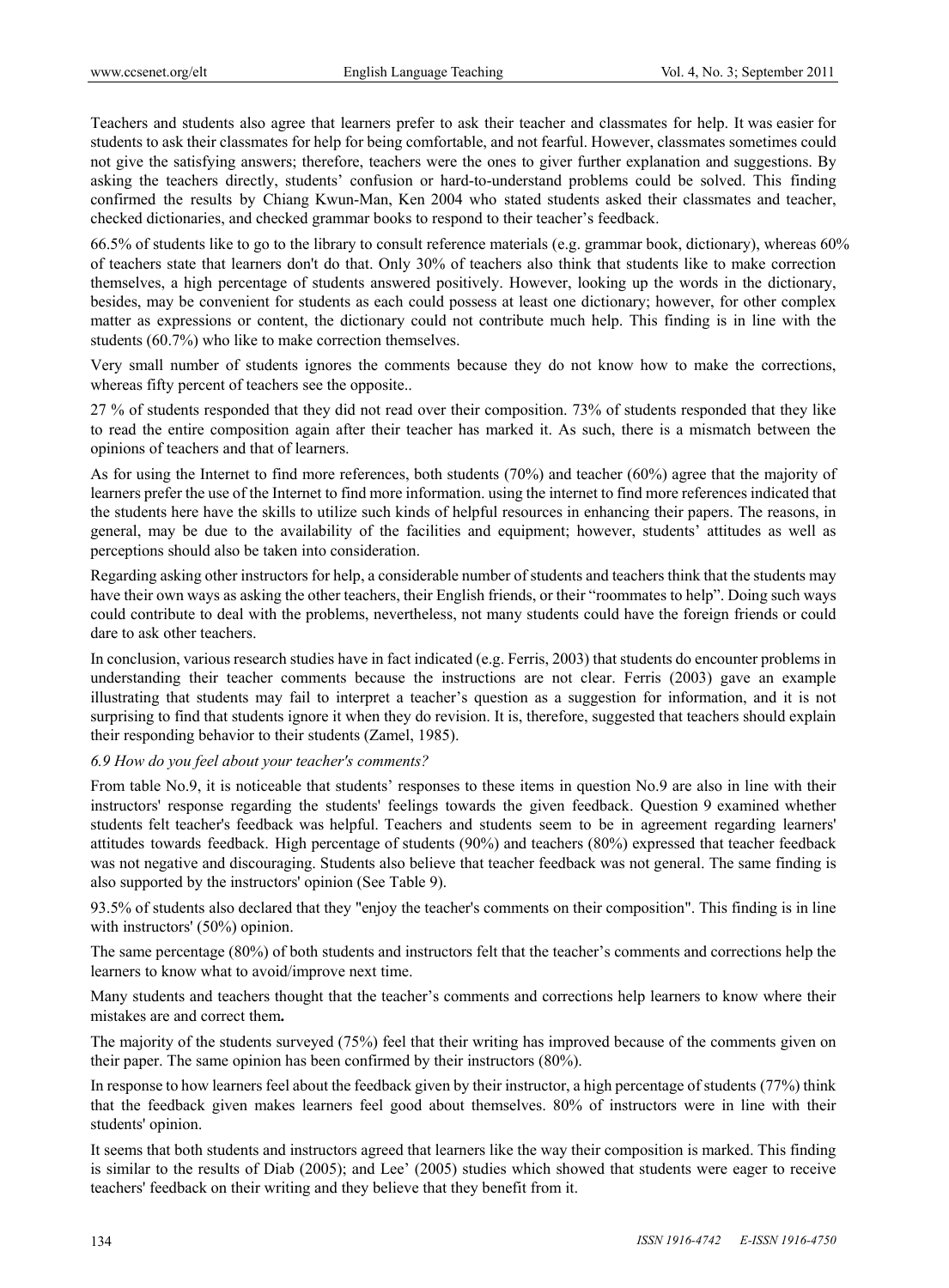In general, survey research has reported that students value the feedback they receive on their errors in writing (Leki 1991, Radecki & Swales 1988) and this study lends further support to this notion.

# **7. What are the difficulties of teachers in providing feedback and of students in revising the papers after receiving teacher's written feedback?**

It was unavoidable for both teachers and students to encounter the difficulties during the process of giving and receiving feedback. To get deeper understanding of these problems, the obstacles of each group would be analyzed separately based on the data taken from the questionnaires.

# *7.1 Difficulties of teachers in providing feedback*

Responding to the open-question " **What are the difficulties of teachers in providing feedback?"** teachers considered their hindrances in giving feedback to the students' writings as follows:

There was no surprise that taking a lot of time and effort to give comments and having too many papers to mark were the two major difficulties that teachers faced when providing feedback to students' writings. This finding goes in accordance with the results of Leki (1991) who reports that "responding to and commenting on students writing consumes the largest proportion of our time..

Apart from "time and effort consuming" (Leki, 1991), having too many papers to mark could cause numerous problems as the teachers sometimes could not thourously read the papers and as results, could not point out all the mistakes made by the students as well as provided them with more suggestions.

Coming next on the rank was that the students made too many mistakes with 60% of the respondents (12 out of 20) choosing the option. When learners are making so many mistakes, it may be "futile for the teacher to try to correct every error on the paper, and it will be a waste of both time and effort to the teacher" (Gulcat and Ozagac, 2004).

The fact that "if there is a grade on a paper, students read the grade and simply discard the paper"(Leki, 1991) was another trouble for the teachers which could discourage them from providing feedback to the students' writing. However, it was not the serious problems for the teachers as it only took the concern of 30% of the teachers.

10% of the teachers presented another hindrance which was "the students don't understand the feedback". Giving reason for this, Stannard, 2008 claimed that the space provided was too narrow to write a long and detailed feedback, hence the students found it difficult to grasp.

In summary, it is impossible to point out all the obstacles teachers have encountered when providing feedback to the students' writing. It is also true that teachers sometimes "cannot be aware of the difficulties arisen". However, though numerous problems have been revealed during the process of giving feedback, and though "it takes time and effort to provide such detailed and through comments", teachers have still continued to do that for the sake of students as "our students desire for this feedback".

# *7.2 Students' problems when revising papers after getting feedback*

Similar to teachers facing the problems during the process of giving feedback, students, in turn, have encountered enormous difficulties in revising the papers after getting teacher written feedback. The data of this part was drawn from the questionnaires for students.

One of the largest difficulties students encountered in revising the papers after getting teacher written feedback was students' fear of making other new mistakes with 35.5% of the students. Hyland (2003) accounts for the highest proportion by mentioning that there were large number of reasons for making new mistakes such as these due to students' carelessness, students' habit of making those kinds of mistakes, and even students' struggle for rewriting the papers "without actually understanding what they were correcting"(Stannard, 2008).

Again, the inability in revising the content and the expressions suggested by the teacher and in correcting all the grammatical and mechanic mistakes were the problems students faced when revising the papers with 30%.

Different from the students having problems when revising the paper, 35.5% of the students were quite confident to state that they did not have any problem in rewriting their papers after getting feedback. This finding was positive since students could take advantages of teacher's help to revise their papers in order to achieve the progress.

The other 9 % of the students added more problems they had faced as sometimes they do not know how to rewrite the papers even after receiving the teacher's written feedback.

Despite the teachers' time and effort consumed to provide feedback on the students' writings, large number of students still claimed that misunderstanding the teacher written feedback was the main reason of their inability to revise their papers, which accounted for highest percentage (25.5%) as compared to the others. It was serious that this matter would result in the students' ignorance to feedback when rewriting their papers (Stannard, 2008), or it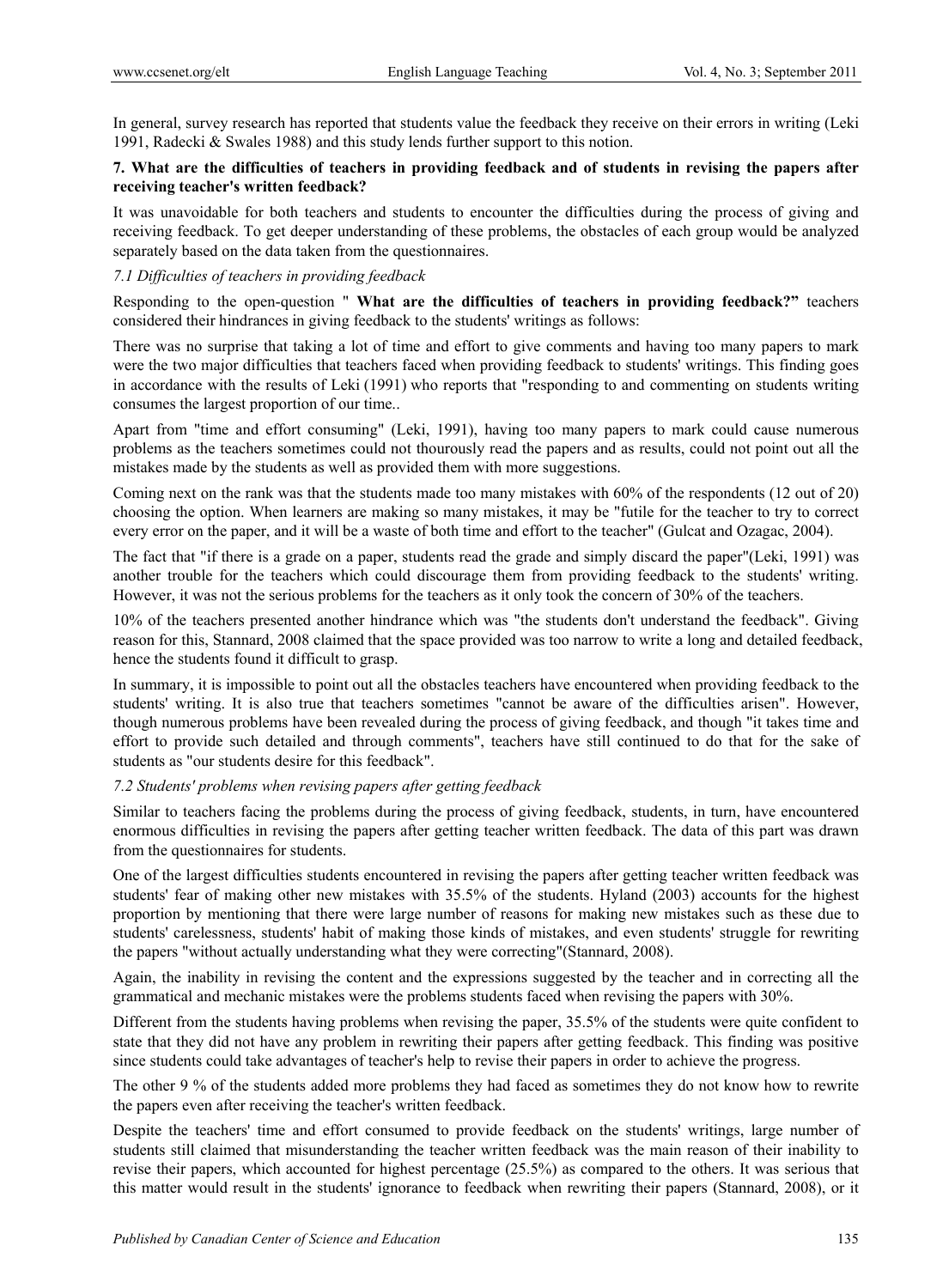could "lead to feelings of confusion and frustration as well as action and indifference on behalf of the students" (Williams, 2003)

Having too many mistakes to revise (20% of the students), was another drawback discouraging students from rewriting their papers. This is similar to the findings by Gulcat and Ozagac (2004).

It is true that the teacher's written feedback is not always helpful when it was "unclear and vague" (Cohen and Cavalcanti, 1990), and students sometimes could not agree with these comments and suggestions. Among the students completing the questionnaires, more than 20% of them look for these two problems to explain why they sometimes could not revise their papers.

Of all the 23 % of the students who had other ideas on the matter, a small proportion wrote that they could revise the papers after getting teacher's written feedback. Another proportion, however, considered the lack of time and the unclear pointed mistakes are the reasons for not being able to revise the drafts.

#### **8. Conclusion**

The purpose of this study was to explore EFL university instructors' preferences for error correction and paper-marking techniques and their beliefs about what constitutes effective feedback to writing and to compare instructors' preferences and beliefs to those of their students. The analysis of teacher and student responses revealed various discrepancies between instructors' and students' preferences for error correction and paper-marking techniques, as well as differences in beliefs among instructors themselves. Just like the class (seventy to one hundred students) in which the respondents were enrolled, Saudi university EFL classes are usually large. Teachers often have these students engage in communicative activities in pairs and groups. Unavoidably, teachers cannot correct all the errors the students make. Despite the strongly positive attitudes toward teacher correction that the respondents expressed, it was not feasible for teachers to spend much of the instruction time dealing with errors.

Nunan (1987) argued, "One of the most serious blocks to learning is the mismatch between teacher and learner expectations about what should happen in the classroom" (p.177). Many language educators and researchers support this view (e.g., Green & Oxford, 1995; Katayama, A**.** (2007). Given that matching students' and teachers' expectations is vital for successful language learning, it can be hoped that teachers will take the time to discover their students' attitudes toward pedagogical practice. When circumstances do not allow teachers to modify their classroom practices, they should explain their rationale to their students. Such explanations could at least partially minimize conflict in expectations between teachers and students (Katayama, 2007).

Although the sample of this study consists of two hundred participants, no generalization can be drawn because the study sample was not a large one. Despite this drawback, it can be argued that the findings of this study provide useful information that may contribute to our understanding of students' perceptions of classroom error correction. Therefore, it is recommended that teachers incorporate classroom discussions on error correction, feedback, and writing in order to help their students understand how feedback is intended to affect their writing and why it is given in a particular way. And just as important, it is recommended that teachers become aware of their own beliefs about error correction and feedback to student writing.

The findings of this study lead to implications for future research. One recommendation is research that addresses the reasons for the students' preferences for particular correction methods as well as their preferences for classroom error corrections of different types of errors. Another recommendation is that another study can be conducted with a large and different sample.

# **References**

Chiang Kwun-Man, Ken. (2004) an Investigation into Students' Preferences for and

Responses to Teacher Feedback and Its Implications for Writing Teachers*. Hong Kong Teachers' Centre Journal Vol. 3* © *Hong Kong Teachers' Centre 2. edb.org.hk/hktc/download/journal/j3/10.pdf* 

Cohen, A.D. (1991). Feedback on writing: the use of verbal report. *Studies in second language acquisition.* Cambridge*:*  Cambridge University Press.

Cohen, A D, & Cavalcanti M C. (1990). Feedback on compositions: Teacher and student verbal reports. In B Kroll (Ed.), *Second Language Writing: Research Insights for the Classroom.* Cambridge*:* Cambridge University Press.

Diab, R. L. (2005). EFL university students' preferences for error correction and teacher feedback on writing. *TESL Reporter, 38*, 27-51. From https://ojs.lib.byu.edu/spc/index.php/TESL/article/viewFile/3809/3555

Ferris, D. R. (2003). *Response to student writing: Implications for second language*.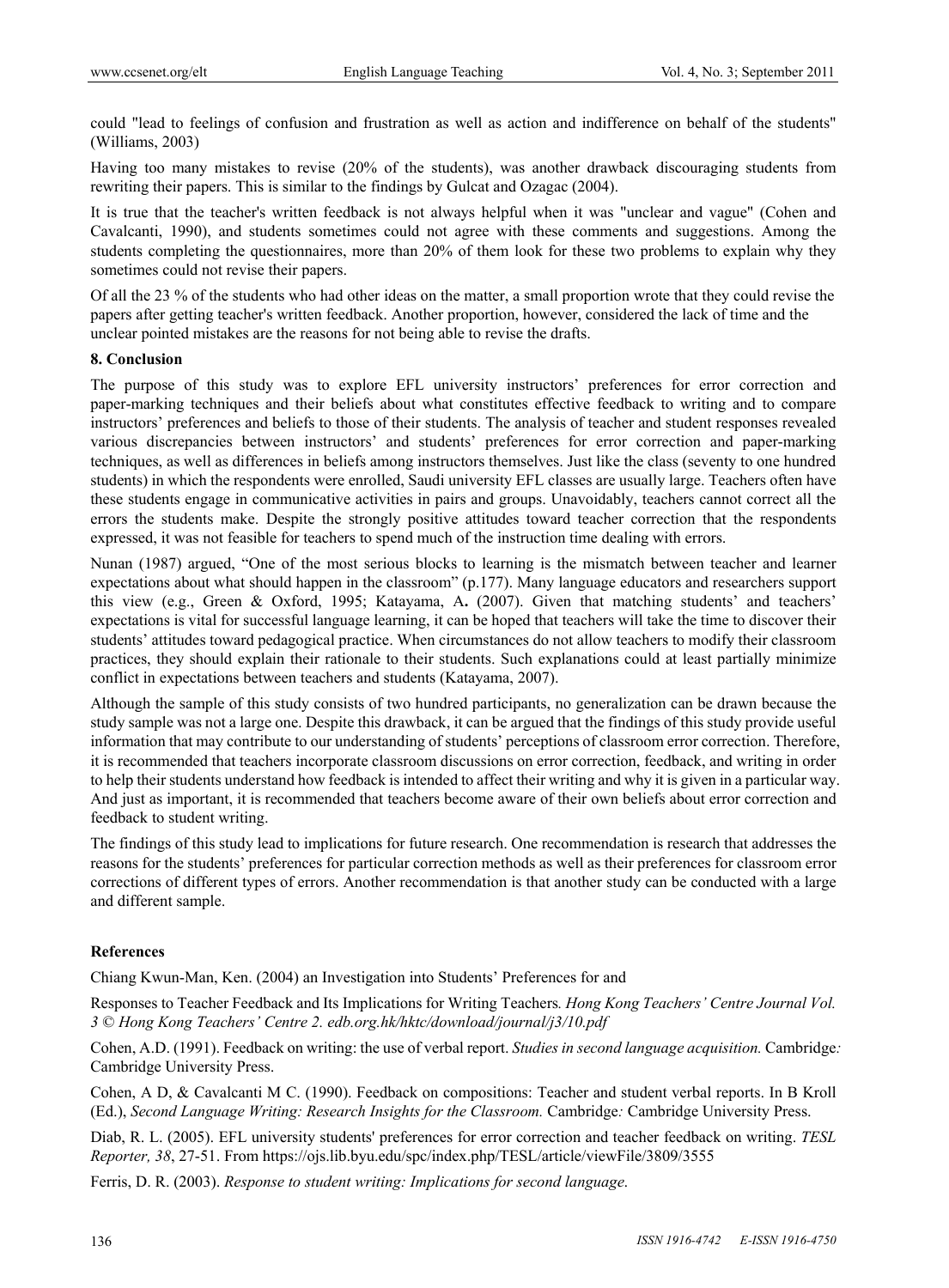Green, J. M. & Oxford, R. (1995). A closer look at learning strategies, L2 proficiency, and gender. *TESOL Quarterly, 29*, 261-297. doi:10.2307/3587625, http://dx.doi.org/10.2307/3587625

Gulcat, Z., & Ozagac, O. (2004). Correcting and giving feedback to writing. Retrieved December 12, 2008 from http://www.buowl.boun.edu.tr/teachers.

Halimi, Sisilia S. Indonesian teachers' and students' preferences for error correction. Wacana, VOL. 10 NO. 1, APRIL 2008 (50—71). *journal.ui.ac.id/?hal=downloadWacana&q=4*

Hyland, F. (2003). Focusing on form: Student engagement with teacher feedback. *System, 31,* 217-230.

doi:10.1016/S0346-251X(03)00021-6, http://dx.doi.org/10.1016/S0346-251X(03)00021-6

Katayama, A. (2007 ). Japanese EFL Students' Preferences toward Correction of Classroom Oral Errors. Volume 9. Issue 4 Article 19. http://www.asian-efl-journal.com/Dec\_2007\_ak.php

Kate Westberg, (2010). Should Students do more? A Case for Peer Learning and Immediate Feedback. Anzmace *RMIT University, kate.westberg@rmit.edu.au*

Lee, I. (2005). Error correction in the L2 writing classroom: What do students think? *TESL Canada Journal*, *22* (2). http://www.teslcanadajournal.ca/index.php/tesl/article/view/84

Leki, I. (1991). The preferences of ESL students for error correction in college-level writing classes. *Foreign Language Annals, 24*(3), 203-218. doi:10.1111/j.1944-9720.1991.tb00464.x,

http://dx.doi.org/ doi:10.1111/j.1944-9720.1991.tb00464.x

Noora, A. Iranian Non-English Majors' Language Learning preferences: The Role of Language Institutes. 2006© Developing Teachers.com. http://www.asian-efl-journal.com/site\_map.php

Nunan, D. (1987). Communicative language teaching: The learner's view. In K. D. Bikram (Ed.), *Communication and learning in the classroom community*, (pp. 176-190). Singapore: SEAMEO Regional Language Centre.

Oladejo, J. A. (1993). Error correction in ESL: Learners' preference. *TESL Canada Journal*, *10*(2), 71-89. http://www.teslcanadajournal.ca/index.php/tesl/article/view/619/450

Prior, P. (1991). Contextualizing writing and response in a graduate seminar. *Written Communication, 8*, 267-310. *wcx.sagepub.com/content/8/3/267.* doi:10.1177/0741088391008003001,

http://dx.doi.org/ 10.1177/0741088391008003001

Radecki, P., & Swales, J. (1988). ESL student reaction to written comments on their written work. *System, 16*, 355-365. *deepblue.lib.umich.edu/bitstream/2027.42/27547/1/0000591.pdf* 

doi:10.1016/0346-251X(88)90078-4, http://dx.doi.org/10.1016/0346-251X(88)90078-4

Riazi, A. & Riasati, M. "Language Learning Style Preferences: A Students Case Study of Shiraz EFL Institutes." Asian EFJ Journal. 2007. *linkinghub.elsevier.com/retrieve/pii/S1877042810020355*

Sevgi EREL, S. and BULUT, D. (2007). Error Treatment in L2 Writing: A Comparative Study of Direct And Indirect Coded Feedback in Turkish EFL Context. *Sosyal Bilimler Enstitüsü Dergisi Sayı: 22 Yıl : 2007/1 (397-415 s.)*. *sbe.erciyes.edu.tr/dergi/sayi\_22/24-%20(397-415.%20syf.).pdf* - Similar

Stannard, J. (2008). A new direction in feedback. Retrieved December 20, 2008 from http://hltmag.co.uk/dec08/mart04.htm

Tedick, D. (1998). *Research on error correction and implications for classroom teaching Longman*. From *www.carla.umn.edu/immersion/acie/vol1/Bridge1.3.pdf* -

Veerman, N. O. (1999). *Adult student reaction to teacher response.* Unpublished doctoral thesis, University of Central Florida, Orlando, FL.

Wang, P. Dealing with English Majors' Written Errors in Chinese Universities. ISSN 1798-4769 Journal of Language Teaching and Research, Vol. 1, No. 3, pp. 194-205, May 2010 © 2010 Academy Publisher Manufactured in Finland. From *www.academypublisher.com/ojs/index.php/jltr/article/viewFile/.../1797*

Williams, J.G. (2003). Providing feedback on ESL students' assignments. Retrieved December 10, 2008 from http://iteslj.org/Techniques/Williams-Feedback.html

Witbeck, M. C. (1976). Peer correction procedures for intermediate and advanced ESL composition lessons. *TESOL Qumterly, 10(3),321-326.* doi:10.2307/3585709, http://dx.doi.org/ 10.2307/3585709

Zamel, V. (1985). Responding to student writing. *TESOL Quarterly*, *19*(1), 79-102.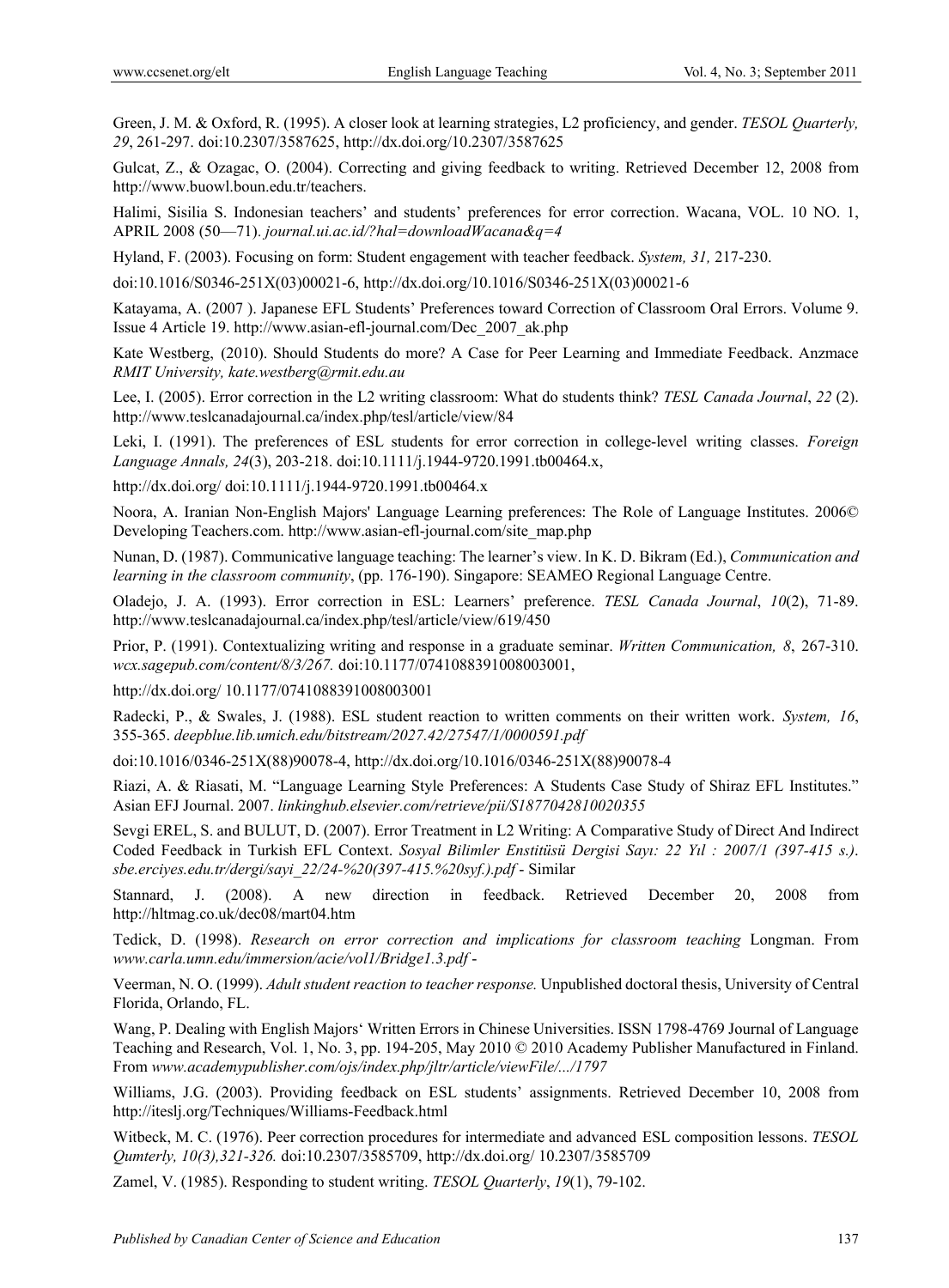# doi:10.2307/3586773, http://dx.doi.org/ 10.2307/3586773

Table 1. Students and teachers preferences on when to give feedback

| $\Omega$ | I prefer to get my feedback | <b>Students</b> |               |              | Teachers |    |               |    |      |
|----------|-----------------------------|-----------------|---------------|--------------|----------|----|---------------|----|------|
|          |                             |                 | $\frac{0}{0}$ | Ν            | $\%$     |    | $\frac{0}{0}$ | N  | $\%$ |
|          | 1) at the prewriting stage  | 60              | 30            | $ 40\rangle$ | 70       | 4  | 20            | 16 | 80   |
|          | 2) at the drafting stage    | 40              | 20            | 160          | 80       | 12 | 60            |    | 40   |
|          | 3) at the revising stage    | 130             | 65            | 70           | 35       | 14 | 70            |    | 30   |
|          | 4) at the evaluation stage  | 160             | 80            | 40           | 20       | 18 | 90            |    | 10   |

Table 2. Color of pen that students would like Teacher to give feedback

| 01 | In giving feedback, I like my teacher<br>to use | Students |               |     | Teachers      |    |      |    |      |
|----|-------------------------------------------------|----------|---------------|-----|---------------|----|------|----|------|
|    |                                                 |          | $\frac{0}{0}$ | N   | $\frac{0}{0}$ |    | $\%$ | N  | $\%$ |
|    | 5) the red pen                                  | 160      | 80            | 40  | 20            | 19 | -95  |    |      |
|    | 6) the pencil                                   | 40       | 20            | 160 | 80            |    | 10   | 18 | 90   |

Table 3. Students and teachers views regarding the amount of teacher written correction

|  | 1. It would be better if my teacher: | <b>Students</b> |               |     |      | Teachers |               |    |      |  |
|--|--------------------------------------|-----------------|---------------|-----|------|----------|---------------|----|------|--|
|  |                                      |                 | $\frac{0}{0}$ | N   | $\%$ |          | $\frac{0}{0}$ | N  | $\%$ |  |
|  | 7) corrects all the errors           | 140             | 70            | 60  | 30   |          |               | 13 | 65   |  |
|  | 8) selects some errors               | 80              | 40            | 20  | 60   | 12       | 60            | 8  | 40   |  |
|  | 9) doesn't correct any error         | 10              |               | 190 | 95   |          | $\cup$        | 20 | 100  |  |

Table 4. Students and teachers views regarding the issue of who will do the correction

|  | 3. Class error correction. Who? | <b>Students</b> |               |     | Teachers |    |               |              |               |
|--|---------------------------------|-----------------|---------------|-----|----------|----|---------------|--------------|---------------|
|  |                                 |                 | $\frac{0}{0}$ | N   | $\%$     |    | $\frac{0}{0}$ | N            | $\frac{0}{0}$ |
|  | 10) the teacher                 | 157             | 78.5          | 43  | 21.5     | 16 | 80            |              | 20            |
|  | 11) your peers                  | 70              | 35            | 130 | 65       | 14 | 70            | $\mathbf{p}$ | 30            |
|  | 12) self-correction             | 123             | 61.5          |     | 38.5     |    | 60            | 8            | 40            |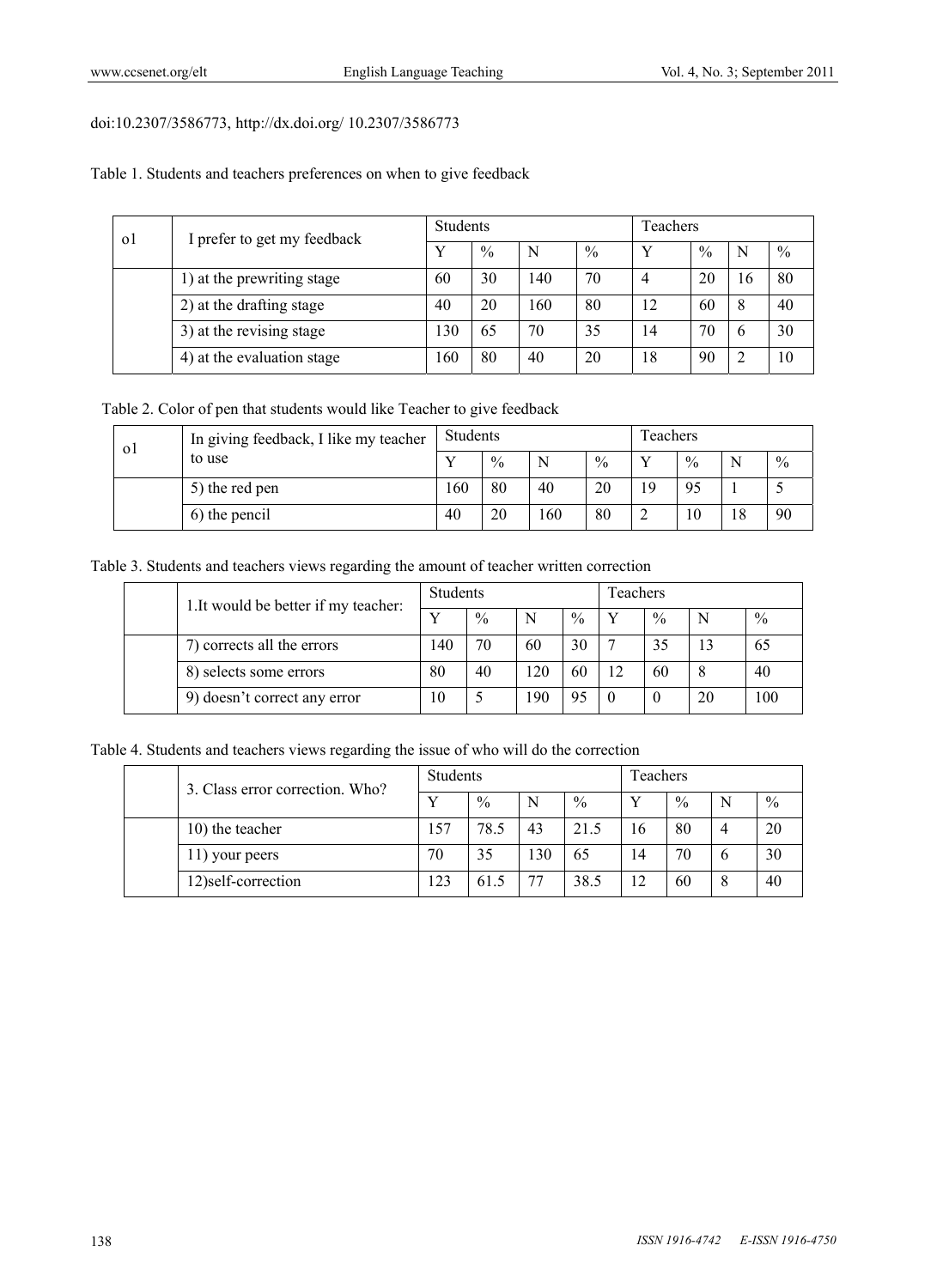|  | 4. How would you like your teacher                                         | <b>Students</b> |               |     |               | Teachers       |      |                |               |  |
|--|----------------------------------------------------------------------------|-----------------|---------------|-----|---------------|----------------|------|----------------|---------------|--|
|  | to correct your errors in writing?                                         | Y               | $\frac{0}{0}$ | N   | $\frac{0}{0}$ | Y              | $\%$ | N              | $\frac{0}{0}$ |  |
|  | 13) writing questions                                                      | 40              | 20            | 160 | 80            | $\overline{2}$ | 10   | 18             | 90            |  |
|  | 14) statement                                                              | 110             | 55            | 90  | 45            | 3              | 15   | 17             | 85            |  |
|  | 15) underlining the error and write<br>comments at the end of the essay    | 150             | 75            | 50  | 25            | 16             | 80   | $\overline{4}$ | 20            |  |
|  | 16) using imperatives                                                      | 30              | 15            | 170 | 85            | $\overline{4}$ | 20   | 16             | 80            |  |
|  | 17) using exclamations                                                     | 130             | 65            | 70  | 35            | 12             | 60   | 8              | 40            |  |
|  | 18) crossing out the error and writing<br>in the correct word or structure | 22              | 11            | 178 | 89            | 6              | 30   | 14             | 70            |  |
|  | 19) using correction codes                                                 | 32              | 16            | 168 | 84            | 14             | 70   | 6              | 30            |  |

# Table 5. Students and teachers preferences for forms of paper-marking techniques

Table 6. Focus of feedback that students and teachers would like

| 5. Which aspect(s) in writing would you     |    | <b>Students</b> |    |      | <b>Teachers</b> |               |   |      |  |
|---------------------------------------------|----|-----------------|----|------|-----------------|---------------|---|------|--|
| prefer teacher comments to focus on?        |    | $\frac{0}{0}$   | N  | $\%$ | Y               | $\frac{0}{0}$ | N | $\%$ |  |
| 20) grammar                                 | 92 | 82.1            | 20 | 17.9 | 20              | 100           |   |      |  |
| 21) mechanics (e.g. punctuation, spelling)  | 84 | 75              | 28 | 25   | 16              | 80            | 4 | 20   |  |
| 22) vocabulary choice                       | 80 | 71.4            | 32 | 28.6 | 14              | 70            | 6 | 30   |  |
| 23) content                                 | 70 | 62.5            | 42 | 37.5 | 20              | 100           |   |      |  |
| 24) organization and paragraph construction | 68 | 60.7            | 44 | 39.3 | 16              | 80            | 4 | 20   |  |

Table 7. Students and teachers' preferences for types of feedback

| 7. Which type of teacher comments do | <b>Students</b> |               |     |               | <b>Teachers</b> |               |                |               |
|--------------------------------------|-----------------|---------------|-----|---------------|-----------------|---------------|----------------|---------------|
| you prefer?                          | Y               | $\frac{0}{0}$ | N   | $\frac{0}{0}$ | Y               | $\frac{0}{0}$ | N              | $\frac{0}{0}$ |
| 25) general comments                 | 68              | 34            | 132 | 66            | 8               | 40            | 12             | 60            |
| 26) detailed and specific comments   | 138             | 69            | 62  | 31            | 14              | 70            | 6              | 30            |
| 27) positive comments                | 110             | 55            | 90  | 45            | 14              | 70            | 6              | 30            |
| 28) negative comments                | 154             | 77            | 46  | 23            | 17              | 85            | 3              | 15            |
| 29) direct feedback                  | 84              | 75            | 28  | 25            | 12              | 60            | 8              | 40            |
| 30) indirect feedback                | 106             | 53            |     |               | 10              | 50            | 10             |               |
| 31) margin feedback                  | 70              | 35            | 130 | 65            | 16              | 80            | $\overline{4}$ | 20            |
| 32) end feedback                     | 65              | 32.5          | 135 | 67.5          | 14              | 70            | 6              | 30            |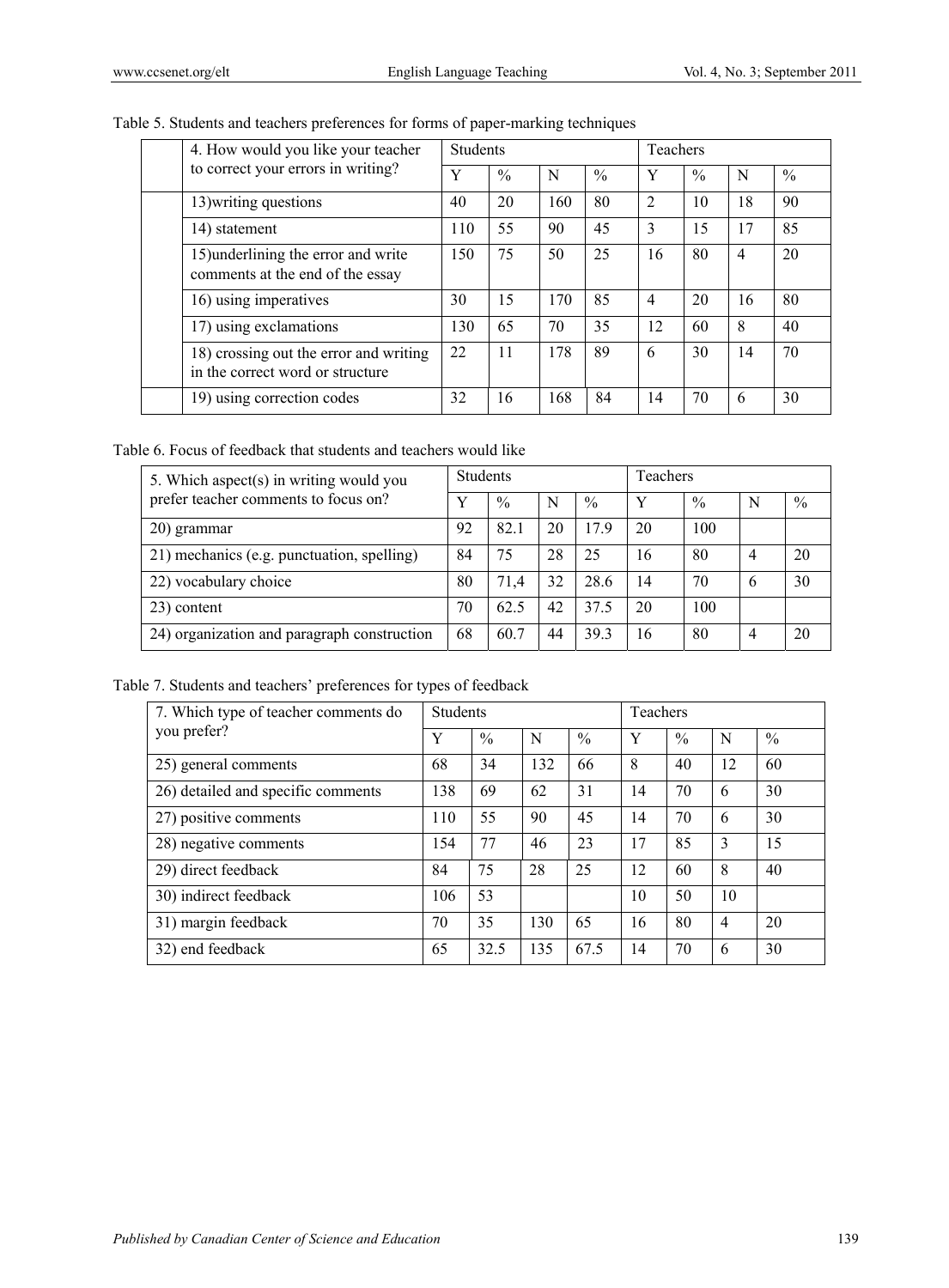| 8. What do you usually do after you read                                                    | <b>Students</b>  |               |     | Teachers      |    |               |                         |               |
|---------------------------------------------------------------------------------------------|------------------|---------------|-----|---------------|----|---------------|-------------------------|---------------|
| your professor's comments and corrections?                                                  | Y                | $\frac{0}{0}$ | N   | $\frac{0}{0}$ | Y  | $\frac{0}{0}$ | N                       | $\frac{0}{0}$ |
| 33) I like to read every mark/comment my<br>teacher wrote on my piece of work<br>carefully. | $\overline{136}$ | 68            | 64  | 32            | 12 | 60            | $\mathsf{\overline{R}}$ | 40            |
| 34) I am mostly concerned and motivated<br>about the grade.                                 | 166              | 83            | 34  | 17            | 18 | 90            | $\overline{2}$          | 10            |
| 35) I ask my teacher for help.                                                              | 180              | 90            | 20  | 10            | 16 | 80            | $\overline{4}$          | 20            |
| 36) I ask some other teachers for help.                                                     | 132              | 66            | 68  | 34            | 10 | 50            | 10                      | 50            |
| 37) I use the Internet to find more<br>references.                                          | 140              | 70            | 60  | 30            | 12 | 60            | 8                       | 40            |
| 38) I go to the library to consult reference<br>materials (e.g. grammar book, dictionary).  | 133              | 66.5          | 67  | 33.5          | 8  | 40            | 12                      | 60            |
| 39) I ask my classmates for help.                                                           | 80               | 71.4          | 32  | 28.6          | 12 | 60            | 8                       | 40            |
| 40) I make correction myself.                                                               | 68               | 60.7          | 22  | 39.3          | 6  | 30            | 14                      | 70            |
| 41) I ignore them because I do not know<br>how to make the corrections.                     | 20               | 10            | 180 | 90            | 10 | 50            | 10                      | 50            |
| 42) I don't like to read the entire<br>composition again after my teacher has<br>marked it. | 54               | 27            | 146 | 73            | 12 | 60            | 8                       | 40            |

Table 8. Students and teachers' views regarding what students usually do after they read their teacher's comments and corrections

Table 9. Students and teachers views regarding how students feel about their teacher comments

| 9. How do you feel about your teacher                                                                   |     | <b>Students</b> |     |               | <b>Teachers</b>          |               |                |               |  |
|---------------------------------------------------------------------------------------------------------|-----|-----------------|-----|---------------|--------------------------|---------------|----------------|---------------|--|
| comments?                                                                                               | Y   | $\frac{0}{0}$   | N   | $\frac{0}{0}$ | $\mathbf Y$              | $\frac{0}{0}$ | N              | $\frac{0}{0}$ |  |
| 43) My teacher's comments are too<br>negative and discouraging.                                         | 20  | 10              | 180 | 90            | $\overline{\mathcal{A}}$ | 20            | 16             | 80            |  |
| 44) My teacher's comments are too<br>general.                                                           | 88  | 44              | 112 | 56            |                          |               | 20             | 100           |  |
| 45) I enjoy the teacher's comments on<br>my composition.                                                | 187 | 93.5            | 13  | 6.<br>5       | 10                       | 50            | 10             | 50            |  |
| 46) My teacher's comments and<br>corrections help me to know what to<br>avoid/improve next time.        | 160 | 80              | 40  | 20            | 16                       | 80            | 4              | 20            |  |
| 47) My teacher's comments and<br>corrections help me to know where my<br>mistakes are and correct them. | 175 | 82.5            | 25  | 12<br>.5      | 14                       | 70            | 6              |               |  |
| 48) The feedback given makes me want<br>to try harder to improve in my writing.                         | 164 | 82              | 36  | 18            | 14                       | 70            | 6              | 30            |  |
| 49) The feedback given makes me feel<br>good about myself.                                              | 154 | 77              | 46  | 23            | 16                       | 80            | $\overline{4}$ | 20            |  |
| 50) I feel that my writing has improved<br>because of the feedback given on my<br>paper.                | 150 | 75              | 50  | 25            | 16                       | 80            | $\overline{4}$ | 20            |  |
| 51) Generally, I like the way my<br>composition is marked.                                              | 170 | 85              | 30  | 15            | 16                       | 80            | 4              | 20            |  |